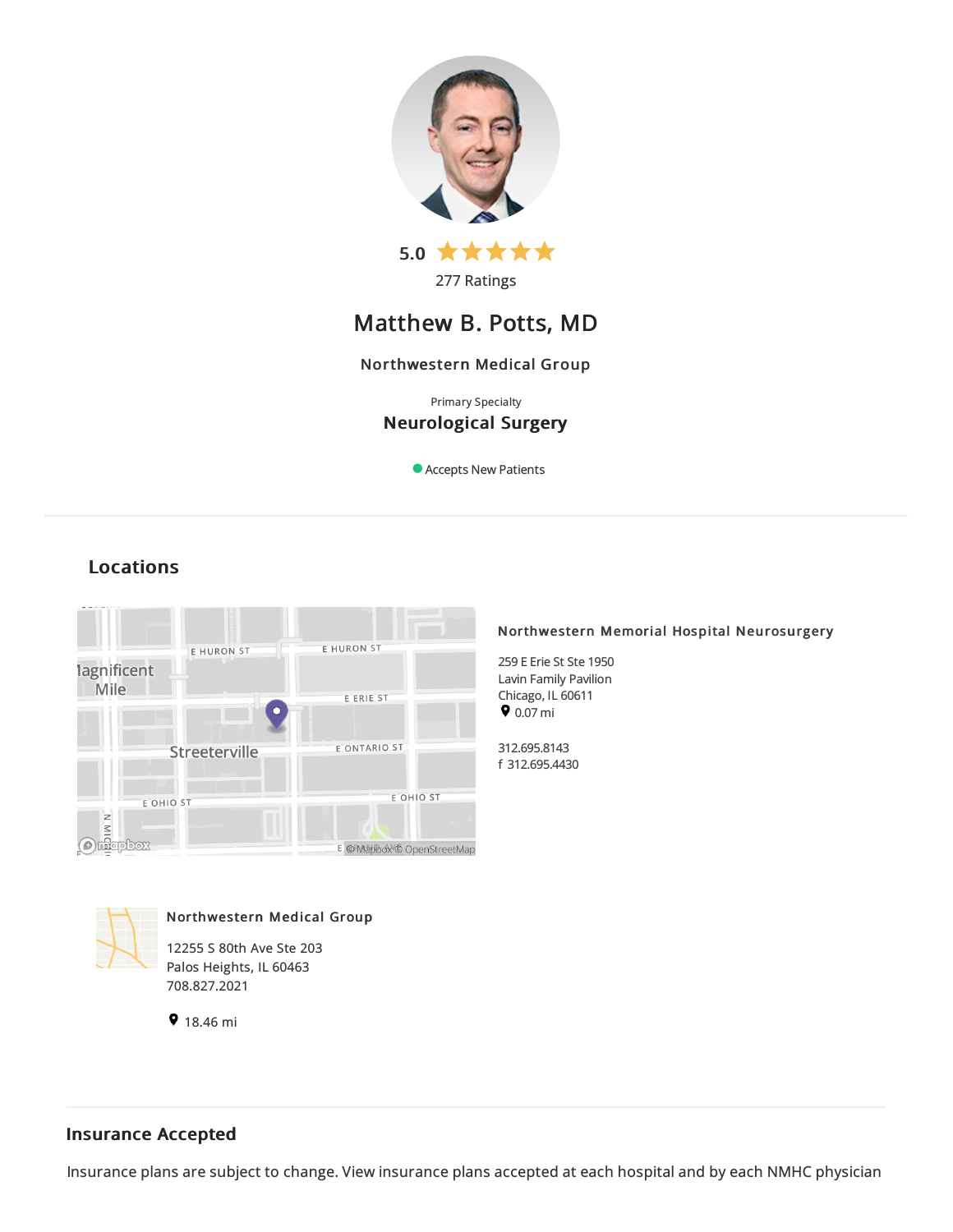## Practice Groups and Affiliations

| <b>Medical Group</b>       | Northwestern Medical Group              |
|----------------------------|-----------------------------------------|
| <b>Physician Category</b>  | Northwestern Medicine Physician Network |
| <b>On Medical Staff At</b> | <b>Central DuPage Hospital</b>          |
|                            | <b>Delnor Hospital</b>                  |
|                            | <b>Huntley Hospital</b>                 |
|                            | <b>McHenry Hospital</b>                 |
|                            | Northwestern Lake Forest Hospital       |
|                            | Northwestern Memorial Hospital          |
|                            | Palos Hospital                          |
|                            | <b>Woodstock Hospital</b>               |
|                            |                                         |
| <b>Education</b>           |                                         |

| <b>Medical Education</b> | MD, University of California San Francisco School of Medicine - 2007 |
|--------------------------|----------------------------------------------------------------------|
| Internship               | University of California (San Francisco) - 2008                      |
| Residency                | University of California (San Francisco) - 2013                      |
| Fellowship               | NYU Grossman School of Medicine - 2015                               |

## Board Certifications

American Board of Neurological Surgery - Neurological Surgery (Certified)

## Ratings & Reviews

At Northwestern Medicine, our patient's feedback is important to us. While different care providers have their own unique strengths, we strive to be as transparent as possible with our quality of care. Read more

Care Provider Ratings

Overall rating

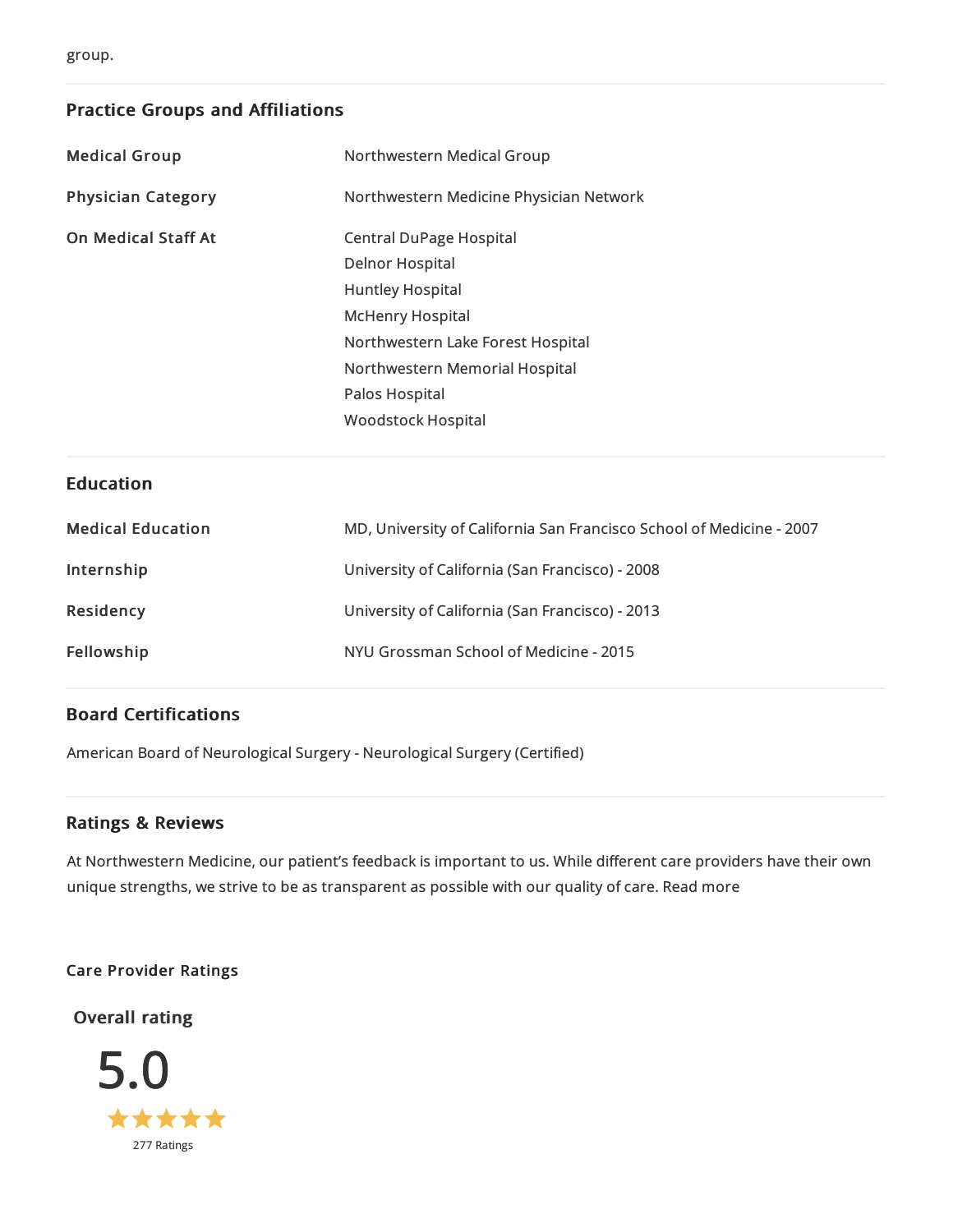## Reviews From Patients 144 Reviews

### AUGUST 312021

Had a procedure done by Dr Potts and I was very pleaser with the result and care I receved

#### AUGUST 282021

Yes I have no problem recommending him to anyone he did my aneurysm surgery and I have no problem with it

### AUGUST 242021

Very detailed, understandable explanation of the results of tests and observations.

### AUGUST 232021

Friendly, informative. Didn't feel rushed. Answered questions.

### AUGUST 172021

Very knowledgeable, patient, great bedside manner. Didnt feel rushed and felt like like he genuinely cared about my well being.

### AUGUST 162021

Empathize with the patient.

JULY 312021

He is a good doctor and he cares and listens.

JULY 262021 Very professional

JULY 192021

## Amazing physician!!!

JULY 162021

Dr. Potts was attentive and explained the treatment protocol to me in language I could understand.

#### JULY 162021

Again, good explanations, answers all questions

#### JULY 122021

Friendly staff. Thorough discussion. Put me at ease.

## JULY 122021

Quick and courteous professional communications

## JUNE 292021

He is amazing! He knows and shows his education and knowledge of the brain and recommendations for his patients and the families. Very welcoming and explains things in ways that you can understand.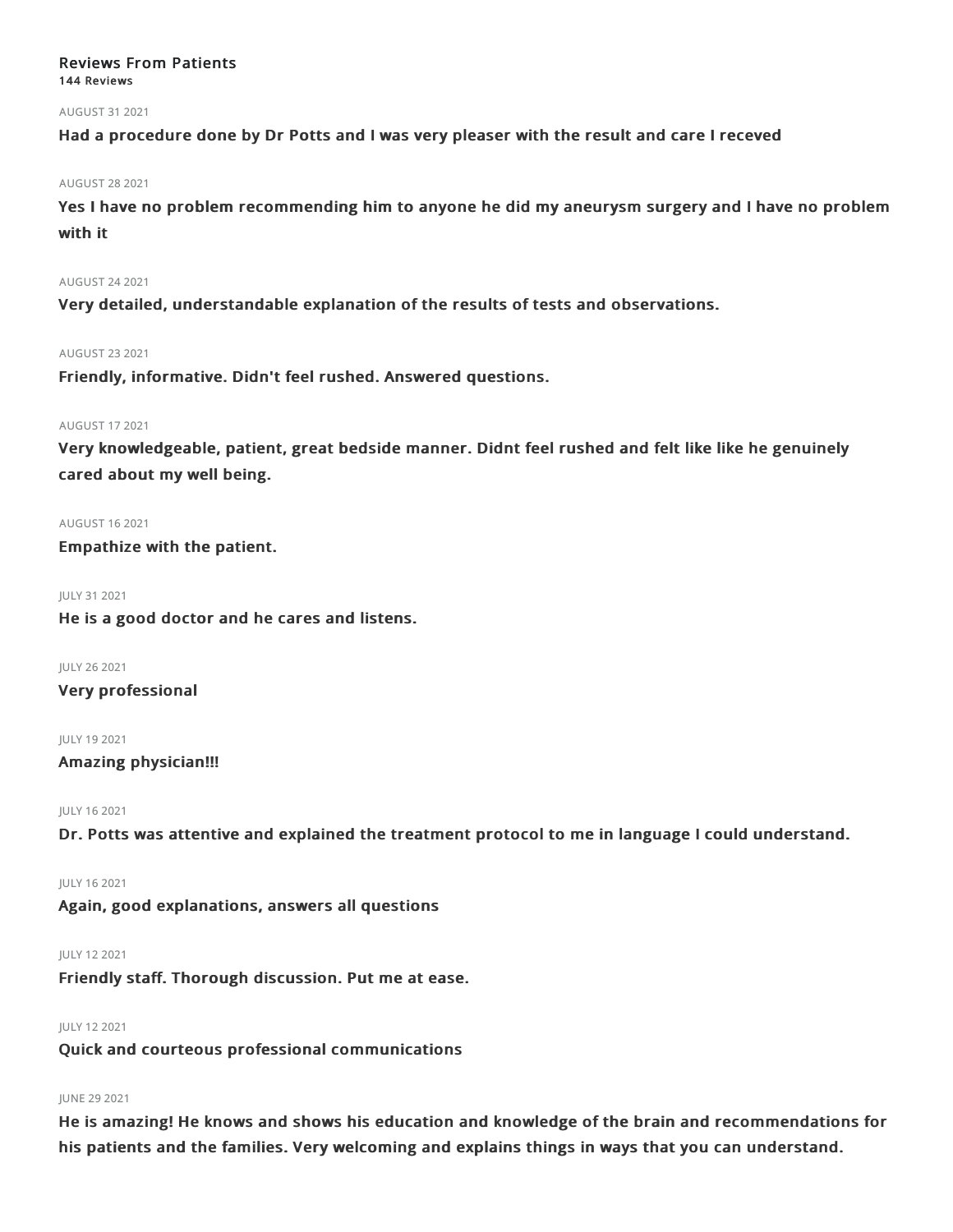#### JUNE 282021

## I like him He did a very delicate surgery well

#### JUNE 222021

I have an unusual aneurysm case and feel that he is addressing it in the best possible manner.

#### JUNE 212021

Saved my daughter-in-law $\tilde{A}$ Ca, $\tilde{a}$ , Cs life.

#### JUNE 212021

He is direct and gives me a sense of confidence.

#### JUNE 182021

Dr. Potts explained things in language I could understand and answered the questions I had.

## JUNE 142021

Dr. Potts is awesome!! He was very thorough as well as reassuring in his explanations. Excellent!!

#### JUNE 142021

He $\lambda$ Câ, $\nu$ â,, Cs extremely passionate about his job and discusses things in a way that is understandable.

#### JUNE 132021

Very detailed in his explanations

#### JUNE 72021

He took a lot of time to explain my condition and how he would treat it. Although very intelligent, he spoke in terms we could easily understand.

#### JUNE 72021

his reputation and based on my short interaction over remote visit.

#### JUNE 72021

Dr. Potts is very compassionate & helpful with the health problems I have. He is such a great doctor explaining things.

### JUNE 72021

He's a great doctor and very knowledgeable. Patient and listens to you with questions and concerns.

#### JUNE 72021

My interactions with Dr. Potts have been exceptional. He is confident but not arrogant; compassionate and thorough; never rushed or dismissive, but rather sincere, interested, and always insures I understand what is happening.

#### MAY 26 2021

He spoked calmly, professionally and answered all my questions without rushing me. He was knowledgeable , put me at ease quickly. He even spelled some medical terms for me and laughed at my jokes. Some doctors I've met would say "google it". Not this doctor. He also has a good sense of humor.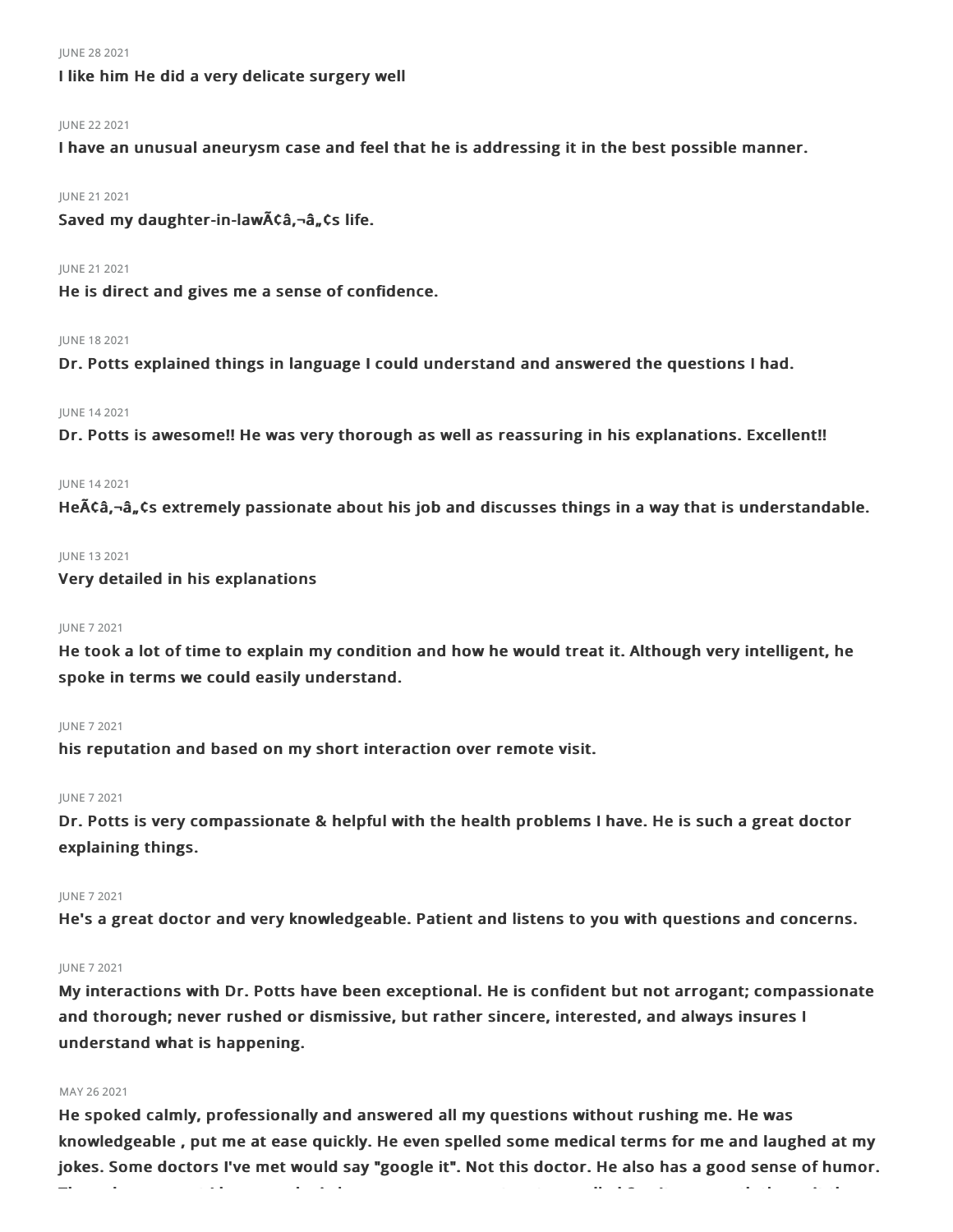The only comment I have was he is busy w surgery , appt. got cancelled 2x . It was worth the wait tho.

#### MAY 242021

Dr. Potts has been great about clearly explaining what is going on in my brain and risks and options. He has been compassionate and so helpful through this stressful time.

#### MAY 242021

His knowledge, professionalism and outstanding skill as a surgeon.

#### MAY 17 2021

I appreciate that Dr. Potts is an expert in his field, listens to my concerns and is patient when I ask questions.

#### MAY 172021

He knows what he's talking about. I'm not worried like I was at first.

#### MAY 142021

Very skilled and kind person.

#### MAY 9 2021

My first visit but seems like a really good doctor.. very knowledgable, kind, understanding, and he listened and offered me potential solutions to my issues.

#### MAY 42021

Dr Potts and his staff talk to me like a friend who cares about me. They r helpful, caring, understanding. They take time to b sure I understand the situation.

#### APRIL262021

Clear communication, thorough, and knowledgeable.

### APRIL262021

Very patient and answered all of my questions. Was thorough.

#### APRIL 13 2021

Dr Potts presents himself as a professional that he is, and treats his patients with thoughtfulness and care I'd expect from a person that many people entrust their lives to. He is friendly, listens to patient's concerns and tailors his recommendations and treatments in a manner that is reassuring and effective.

#### APRIL122021

Very knowledgeable, he had my best interest at heart.

#### APRIL 12 2021

His educational background, experience, knowledge, and comforting manner illicit trust. He explains everything clearly and has been available to answer concerns outside of appointments. I trust this team and their team approach.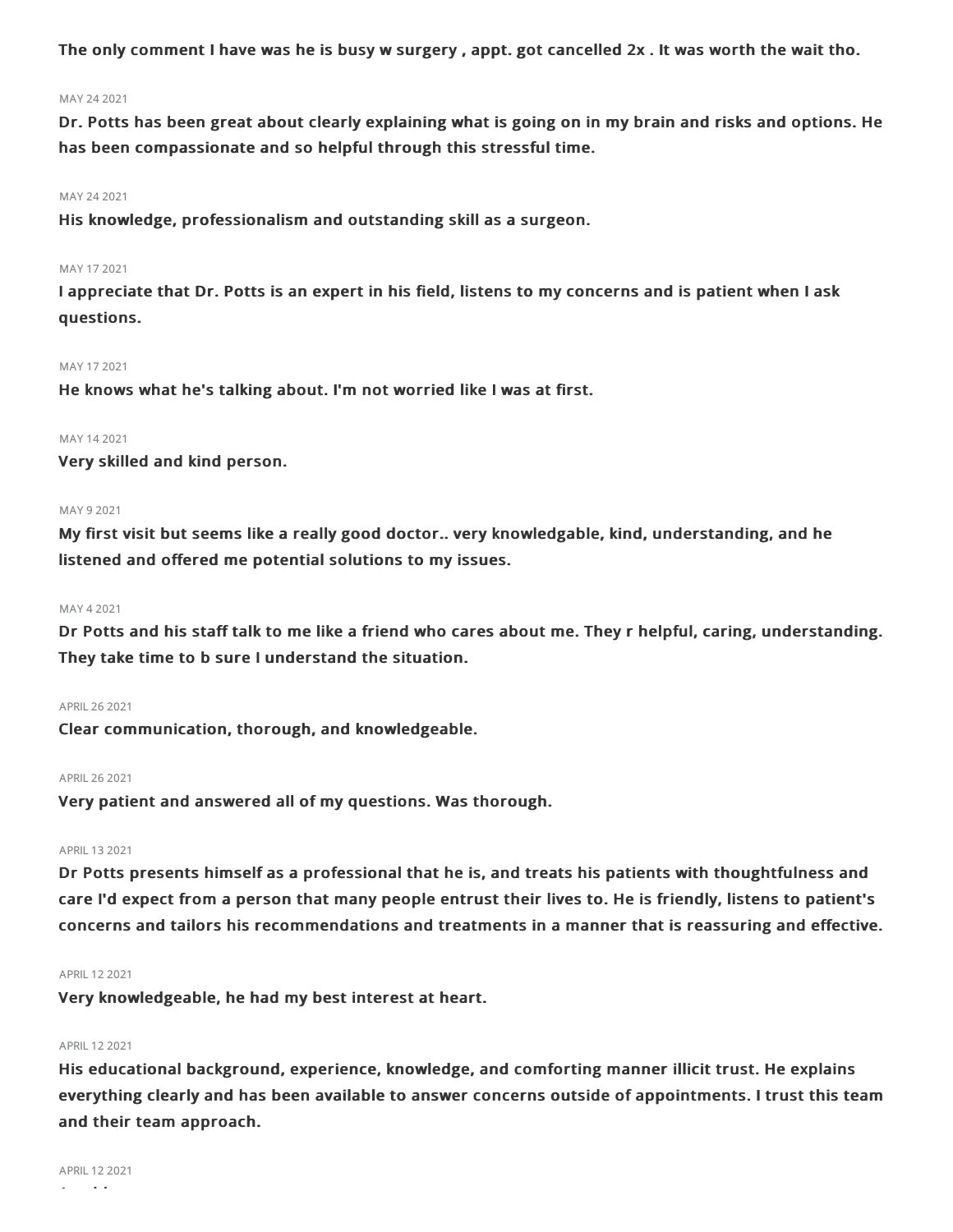## Amable

APRIL122021 Very well trained and nice mannered.

APRIL 11 2021

Personable and professional.

**APRIL 5 2021** Dr. Potts has been very thorough and helpful.

MARCH 29 2021 I feel he is a wonderful doctor

## MARCH 232021

I like the fact that, even though I had to do all of my imaging elsewhere because of the type of insurance I have. He was able to schedule me a read of the images that I took pretty quickly.

## MARCH 182021

Dr Potts is a great doctor taking the time to help me better understand my medical situation explaining everything in an understandable manner. He did a great job put in place the first steps in my health plan which will help him arrive at and recommend a course of action that we need to consider. He also took the time to answer all our questions which was comforting. I also meet Kirsten PA, very professional and also great at helping me understand my medical problem.

## MARCH 152021

Bien amable

## MARCH 152021

Very helpful, compassionate

MARCH 152021

Thorough, personable, caring, considerate, relatable doctor. A rare combination in a doctor

## MARCH 12021

One of the best doctors out there. Very informative knows what he $\tilde{A}$ ca, $-\hat{a}$ , cs doing and talking about

## **FEBRUARY 22 2021**

He is clearly a profession and friendly and explains everything clearly

## **FEBRUARY 22 2021**

## Very caring and knowledgeable

#### **FEBRUARY 22 2021**

Very detailed with explaining diagnosis and follow up.

FEBRUARY 19 2021

```
Great doctor
```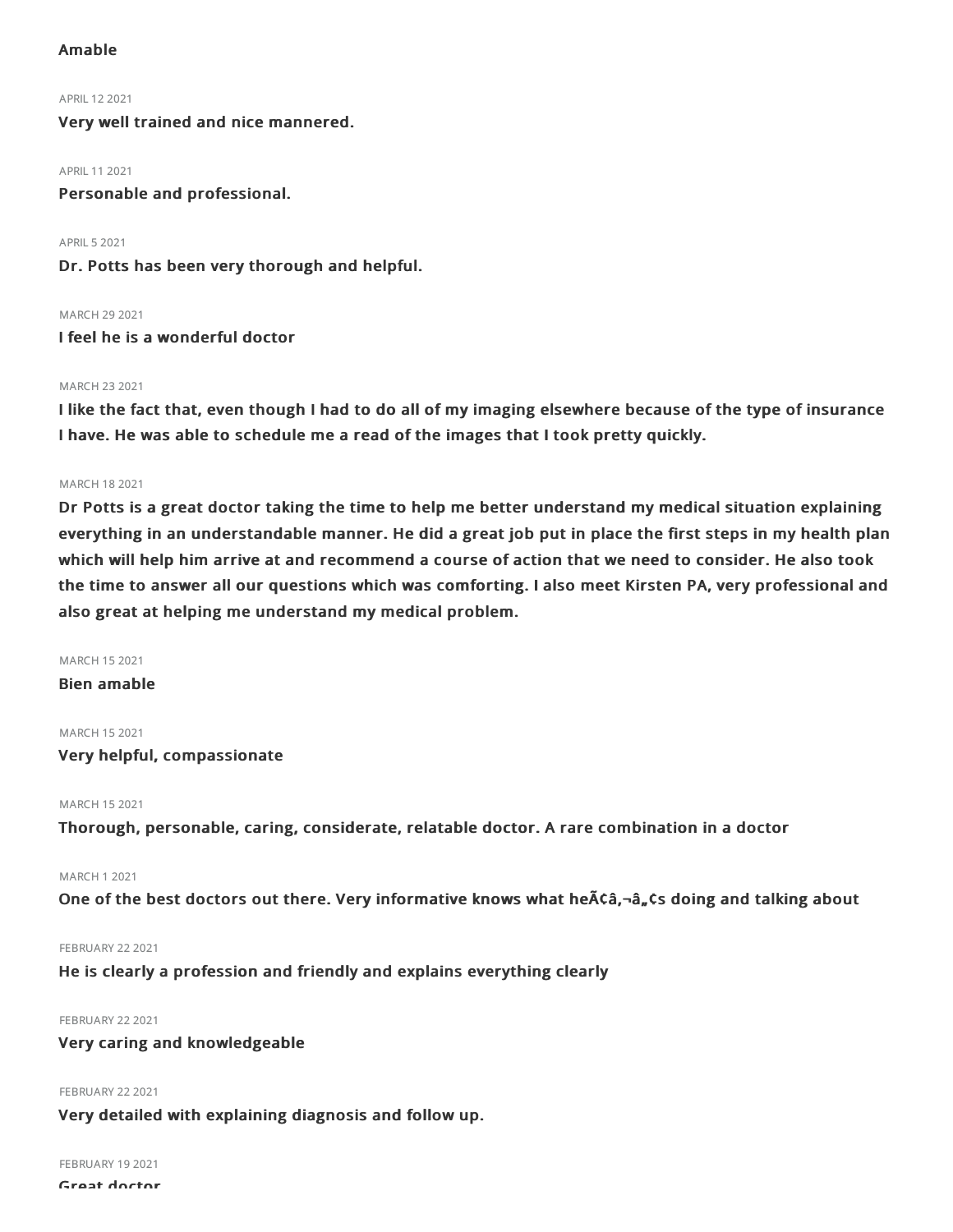#### FEBRUARY 15 2021

Dr. Potts and his Nurse Christa always answer all my questions. They explain my diagnosis to me so I understand it. They are very compassionate people that really care.

FEBRUARY 8 2021

He is very knowledgeable.

FEBRUARY 12021

The quality of service was very good and friendly

FEBRUARY 12021

Dr Potts is very professional and knowledgeable in his field.

## JANUARY 25 2021

Dr Potts is very professional and well experienced. He takes the time to explain and answer all questions clearly.

JANUARY 25 2021

Knowledgeable

JANUARY 112021

## Friendly and helpful. Very knowledgeable

JANUARY 112021

Dr. Potts explained everything so I could understand what & why things were happening.

JANUARY 112021

Dr. Potts takes the time to explain the medicine and answer questions.

## JANUARY 112021

What's an honor and a pleasure to have Dr Potts work on me.

DECEMBER 272020

Great quality service

DECEMBER 182020

I have confidence in him and would recommend him to anyone

DECEMBER 182020 He is kind and caring. A good doctor

DECEMBER 152020

Excellent communication.

DECEMBER 142020

Very professional, and knowledgeable.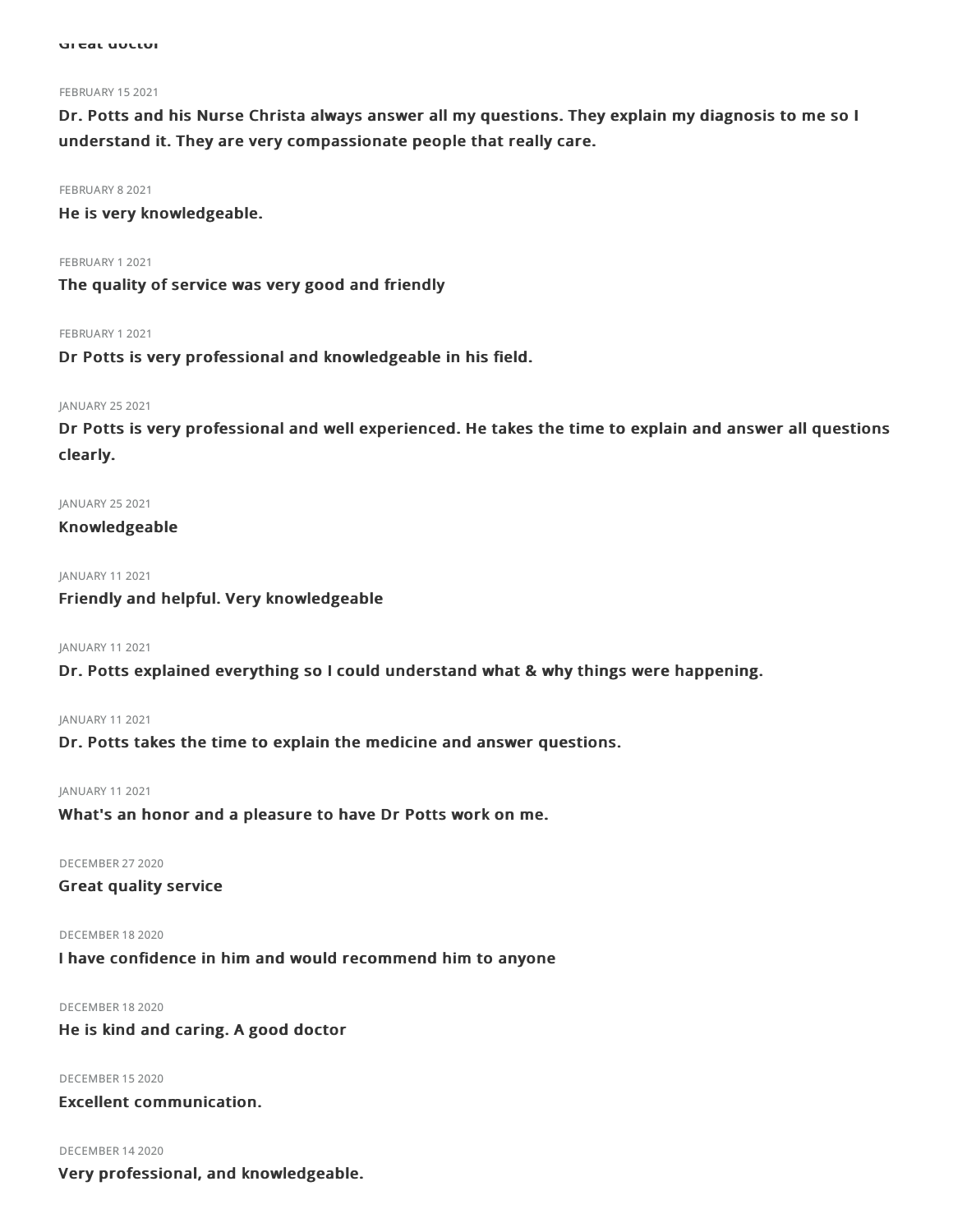#### DECEMBER 142020

He seems caring and kind. I trust his judgement and protocol for my care.

#### DECEMBER 112020

he was very nice and answered all my questions

### DECEMBER 72020

Easy to talk too and gave ample time

### DECEMBER 72020

Very professional, detailed, and caring.

### DECEMBER 12020

Dr. Potts is very competent and involved.

## NOVEMBER 302020

He was very nice and engaging. He spent time listening to my symptoms and gave me reassurance that the presentation was normal.

### NOVEMBER 132020

Pleasant ,caring., and readily explains answers to any questions. His APN, Crista, is very helpful and follows thru on phone calls.

## NOVEMBER 132020

Testing procedure is organized and usually have been convenient for somebody like myself from the far southwest suburbs to have needed testing and Dr. visit on the same day.

#### NOVEMBER 132020

Knowledgeable and kind

NOVEMBER 132020

## Great, caring people

## NOVEMBER 92020

The efficient manner in which Dr. Pots handled my appointment.

## NOVEMBER 92020

Excellent service. Great medical advice and workable plan to address the issue

## OCTOBER 262020

He is the best and very good at his job. Covers all basics with you.

#### OCTOBER 262020

Dr Potts and Crista are very through and happy to answer any questions. They both are so very supporting and gladly make you feel more at ease when you are afraid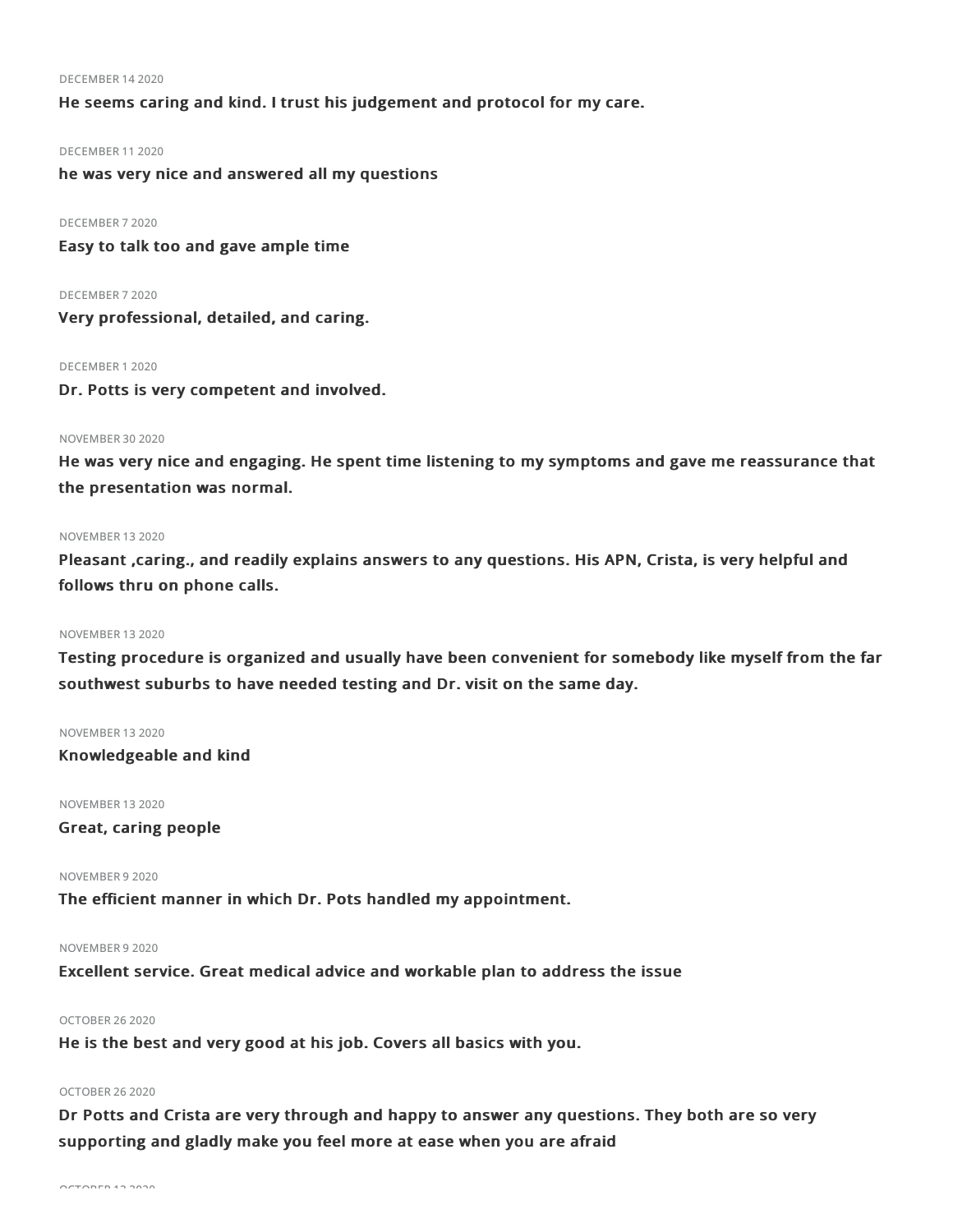OCTOBER 122020

Dr. Potts and his supporting neurosurgeons correctly diagnosed a subdural hematoma and then performed a Burr Hole procedure on me. Without his abilities, I don't believe I would be here completing this survey!

#### OCTOBER 122020

Excellent staff of doctors and nurses that are true professionals!

#### OCTOBER 62020

first visit but so far so good

SEPTEMBER 28 2020

Thorough review of results. Knowledgeable. Caring.

SEPTEMBER 28 2020 Great tests, thorough review and analysis.

SEPTEMBER 28 2020 Talked on your level explains everything

SEPTEMBER 28 2020

Knowledgeable kind

SEPTEMBER 21 2020 Very very satisfied because he's it

SEPTEMBER 21 2020 Very friendly and very professional and very quick

## SEPTEMBER 21 2020

As I said above, Dr. Potts is fabulous. I would highly recommend him to anybody who needs a good neurosurgeon. I credit him with getting me through a very difficult time

## SEPTEMBER 21 2020

Everyone was helpful. Especially liked the PA. She took the time to go over my case and ask pertinent questions. And of course Dr. Potts is fabulous. He is the reason I came out of surgery with no disabling effects. Really appreciate him

## SEPTEMBER 21 2020

Very professional and pleasant .

## SEPTEMBER 15 2020

He is a very good doctor.Answers all your concerns. I highly recommend him.

#### SEPTEMBER 152020

I really love this hospital because it said my life.It is very clean and the staff are very friendly and helpful.But the best part is when they give you a time for your appointment that's the time you are seen.The best hospital.